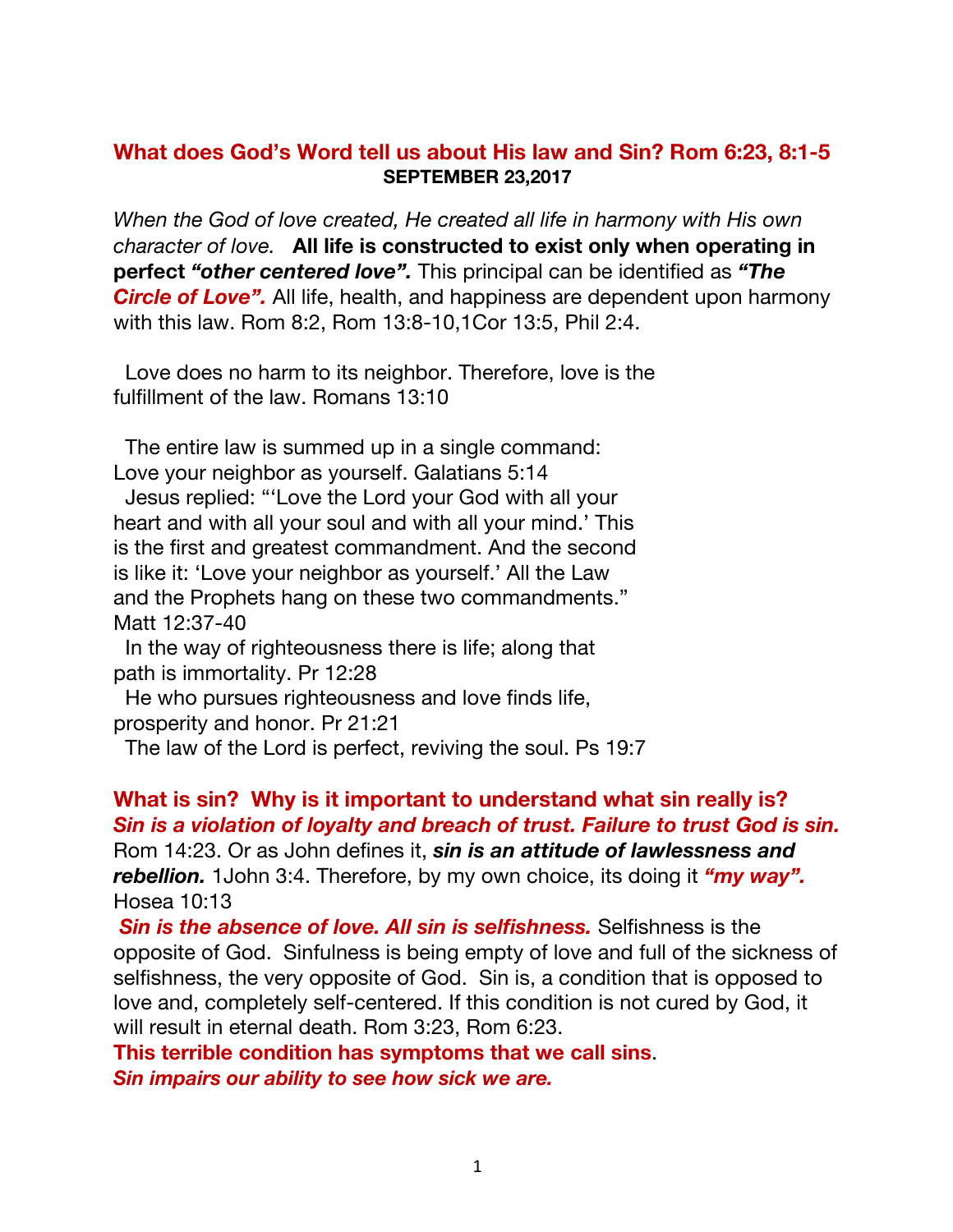So, God in His great love for us, gave us the written law (The Ten Commandments) as a diagnostic tool to convict us of sin, to awaken us to our terminal state, to arouse us from sleep and lead us to Jesus for re-creation, cure and victory. James 1:22-25, 1Cor 15:57, 2 Cor 5:17.

Jesus is our Only Remedy. It's God who heals us. Isa 53:5. It's God who changes us and transforms us by restoring His Law of Love in our hearts & minds. It's God who forgives, setting us right and making us free. Psa 86:5 Psa 34:22, Rom 8:2, 2Cor 3:18,5:17,21. Heb 2:13**.** 

**To be set right with God, all He asks of us is unreserved whole hearted trust.** We do not need to fear God who is trying to save and heal us; we need to fear sin, which if unremedied, destroys us! Rom 6:23

## **Thoughts for Contemplation!**

In living for self, he has rejected that divine love which would have flowed out in mercy to his fellow men. Thus, he has rejected life. **For God is love, and love is life.** White, E. G. (1900). *Christ's Object Lessons* (p. 258). Review and Herald Publishing Association.

 Our only definition of sin is that given in the Word of God; it is "the transgression of the law;" it is the outworking of a principle at war with the great law of love which is the foundation of the divine government.

 **The law of love being the foundation of the government of God**, the happiness of all created beings depended upon their perfect accord with its great principles of righteousness. White, E. G. (1888). *The Great Controversy Between Christ and Satan; Great Controversy* (p. 493). Pacific Press Publishing Association.

The angels of glory find their joy in giving, —giving love and tireless watch care to souls that are fallen and unholy. Heavenly beings woo the hearts of men; they bring to this dark world light from the courts above; by gentle and patient ministry they move upon the human spirit, to bring the lost into a fellowship with Christ which is even closer than they themselves can know.

 But turning from all lesser representations, we behold God in Jesus. Looking unto Jesus we see that it is the glory of our God to give. "I do nothing of Myself," said Christ; "the living Father hath sent Me, and I live by the Father." **"I seek not Mine own glory," but the glory of Him that sent Me. John 8:28; 6:57; 8:50; 7:18. In these words is set forth the great principle which is the law of life for the universe.** 

**For Next Time: What does Romans 8:1-5 Say About God's Law? Also, why does Paul Call the Galatians "Fools" in Chapter 3?**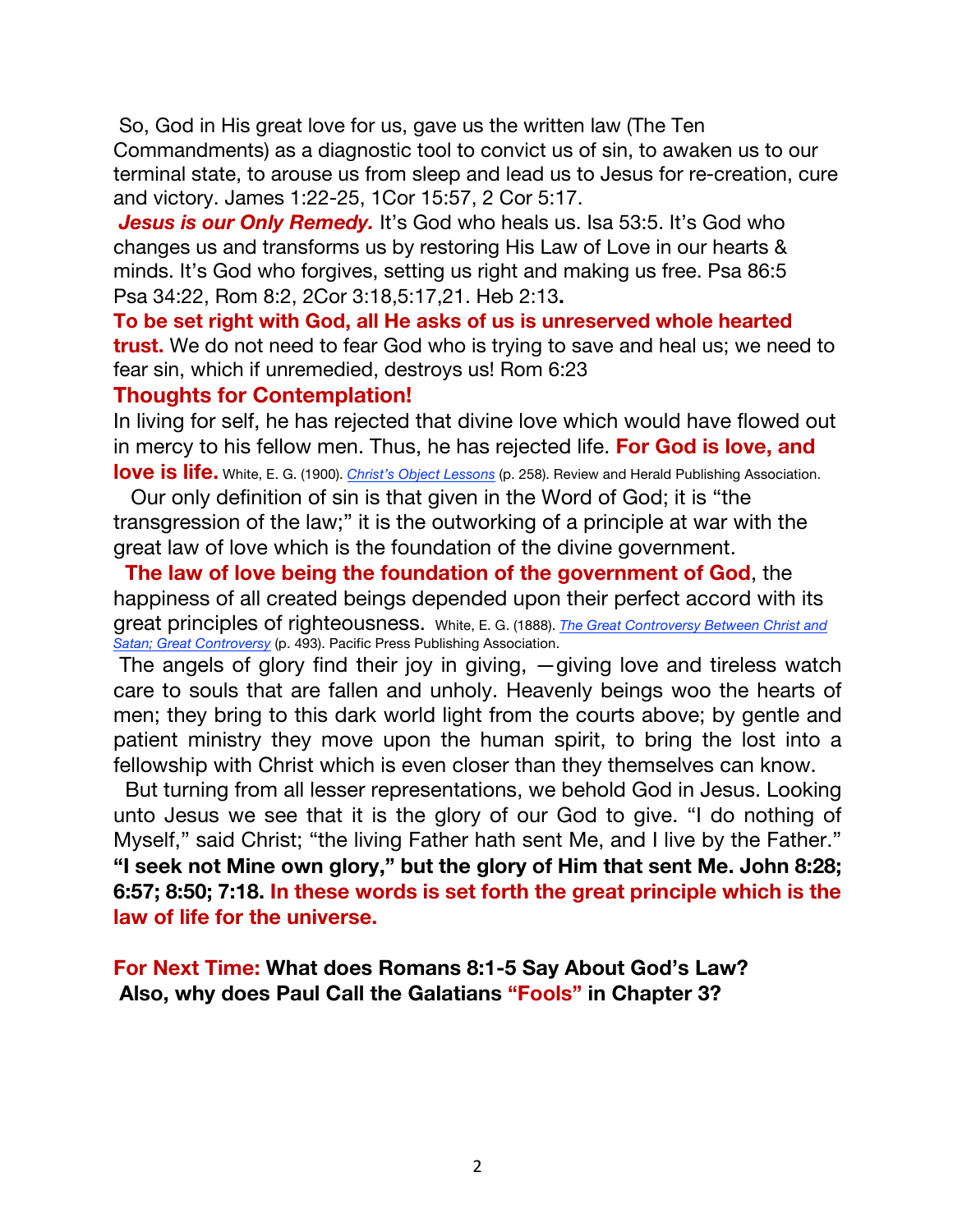All things Christ received from God, but He took to give. So in the heavenly courts, in His ministry for all created beings: through the beloved Son, the Father's life flows out to all; through the Son it returns, in praise and joyous service, a tide of love, to the great Source of all. And thus, *through Christ the circuit of beneficence is complete, (Circle of Love)* representing the character of the great Giver, the law of life. In heaven itself this law was broken. Sin originated in self-seeking. White, E. G. (1898). *The Desire of Ages* (Vol. 3, p. 21). Pacific Press Publishing Association.

## **Understanding God's love transforms us! 2Cor 3:18**

"The fruit of the Spirit is love, joy, peace, longsuffering, gentleness, goodness, faith, meekness, temperance." Galatians 5:22, 23. This fruit can never perish, but will produce after its kind a harvest unto eternal life. "When the fruit is brought forth, immediately he putteth in the sickle, because the harvest is come." Christ is waiting with longing desire for the manifestation of Himself in His church. When the character of Christ shall be perfectly reproduced in His people, then He will come to claim them as His own. White, E. G. (1900). *Christ's Object Lessons* (pp. 68–69). Review and Herald Publishing Association.

Do not be discouraged and think that He will never pardon, because He says that though your sins are as scarlet He will make them as snow. The God of heaven offers every inducement for you to come and submit to the refining process. Shall we not come?

The love of Christ in the heart will do more to convert sinners than all the sermons you can preach. What we need is to get the love of Christ, that we may study the Bible and know what sayeth the scriptures. The word will be unfolded through the ceaseless ages of eternity. *The Ellen G. White 1888 Materials*. (1987). (p. 162). Ellen G. White Estate.

It is high time that we were awake out of sleep, that we seek the Lord with all the heart, and I know He will be found of us. I know that all heaven is at our command. Just as soon as we love God with all our hearts and our neighbor as ourselves, God will work through us. *The Ellen G. White 1888 Materials*. (1987). (p. 162). Ellen G. White Estate.

He causes "the light to shine out of darkness." 2 Corinthians 4:6. When "the earth was without form, and void, and darkness was upon the face of the deep," "the Spirit of God moved upon the face of the waters. And God said, Let there be light; and there was light." Genesis 1:2, 3. So in the night of spiritual darkness, God's word goes forth, "Let there be light." *To His people He says, "Arise, shine; for thy light is come, and the glory of the Lord is risen upon thee."* Isaiah 60:1.